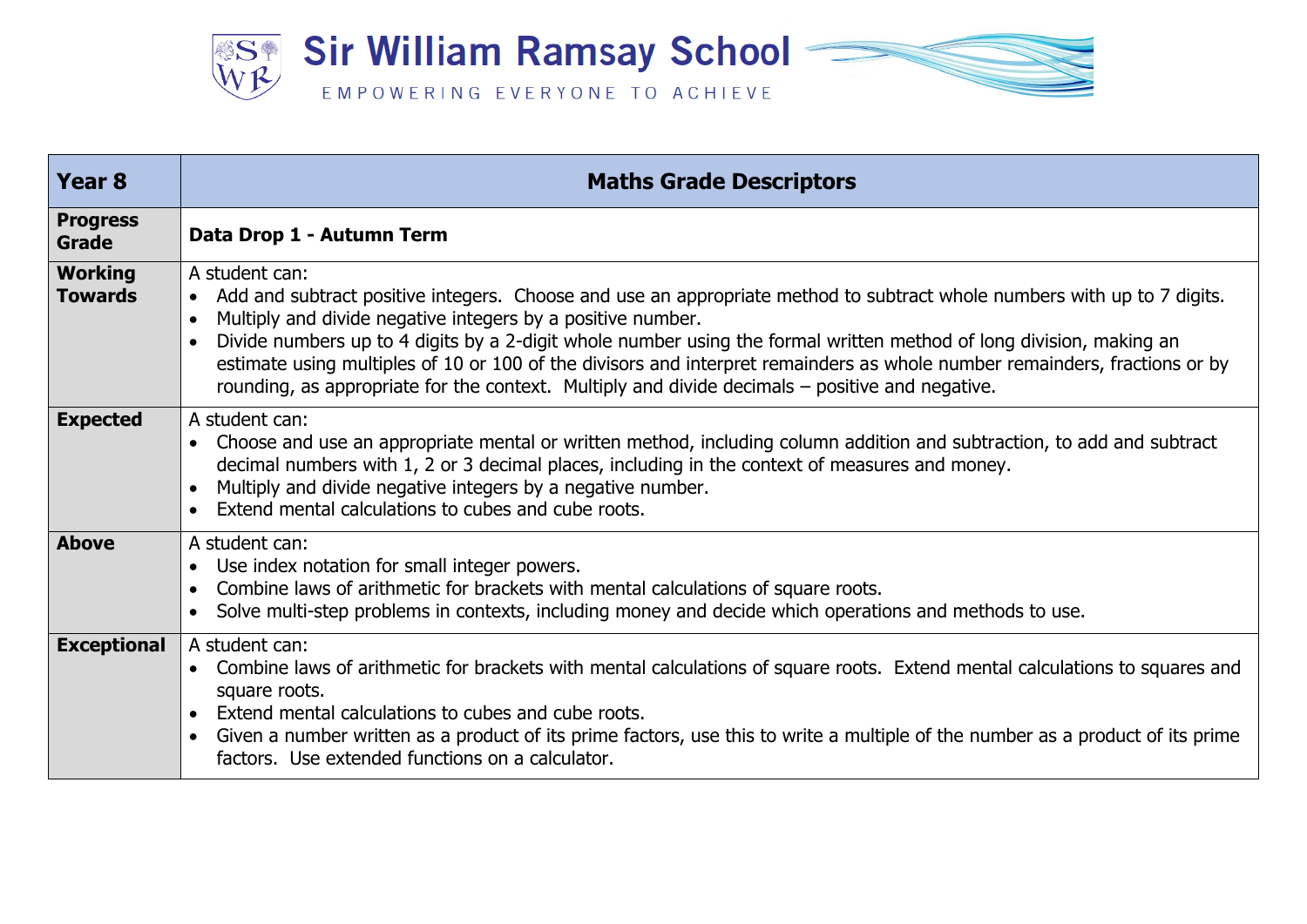

| Year <sub>8</sub>                | Maths Grade Descriptors which build on those in Year 7                                                                                                                                                                                                                                                                                                                                                                                                                                                                                                                                                                                                                                          |
|----------------------------------|-------------------------------------------------------------------------------------------------------------------------------------------------------------------------------------------------------------------------------------------------------------------------------------------------------------------------------------------------------------------------------------------------------------------------------------------------------------------------------------------------------------------------------------------------------------------------------------------------------------------------------------------------------------------------------------------------|
| <b>Progress</b><br><b>Grade</b>  | Data Drop 2 - Spring Term                                                                                                                                                                                                                                                                                                                                                                                                                                                                                                                                                                                                                                                                       |
| <b>Working</b><br><b>Towards</b> | A student can:<br>Interpret pie charts.<br>$\bullet$<br>Measure an angle using a protractor.<br>$\bullet$<br>Work out the mean, median and mode of a list of data.<br>Organise information into a frequency table.<br>Analyse data in a two-way table.<br>Analyse a line graph.<br>$\bullet$<br>Produce and analyse a pictogram.<br>Draw a scatter graph.<br>$\bullet$<br>Simplify algebraic powers.<br>Solve one-step equations.<br>$\bullet$                                                                                                                                                                                                                                                  |
| <b>Expected</b>                  | A student can:<br>Draw and interpret pie charts.<br>$\bullet$<br>Calculate the mean from a frequency table.<br>$\bullet$<br>Use two-way tables.<br>$\bullet$<br>Use frequency tables for grouped data.<br>$\bullet$<br>Draw a stem and leaf diagram for data.<br>$\bullet$<br>Interpret stem and leaf diagrams.<br>$\bullet$<br>Compare two sets of data using statistics or the shape of the graph.<br>$\bullet$<br>Construct and analyse a line graph.<br>$\bullet$<br>Draw a scatter graph and describe its correlation.<br>$\bullet$<br>Write and use expressions involving powers, brackets and division.<br>$\bullet$<br>Factorise expressions.<br>$\bullet$<br>Solve two-step equations. |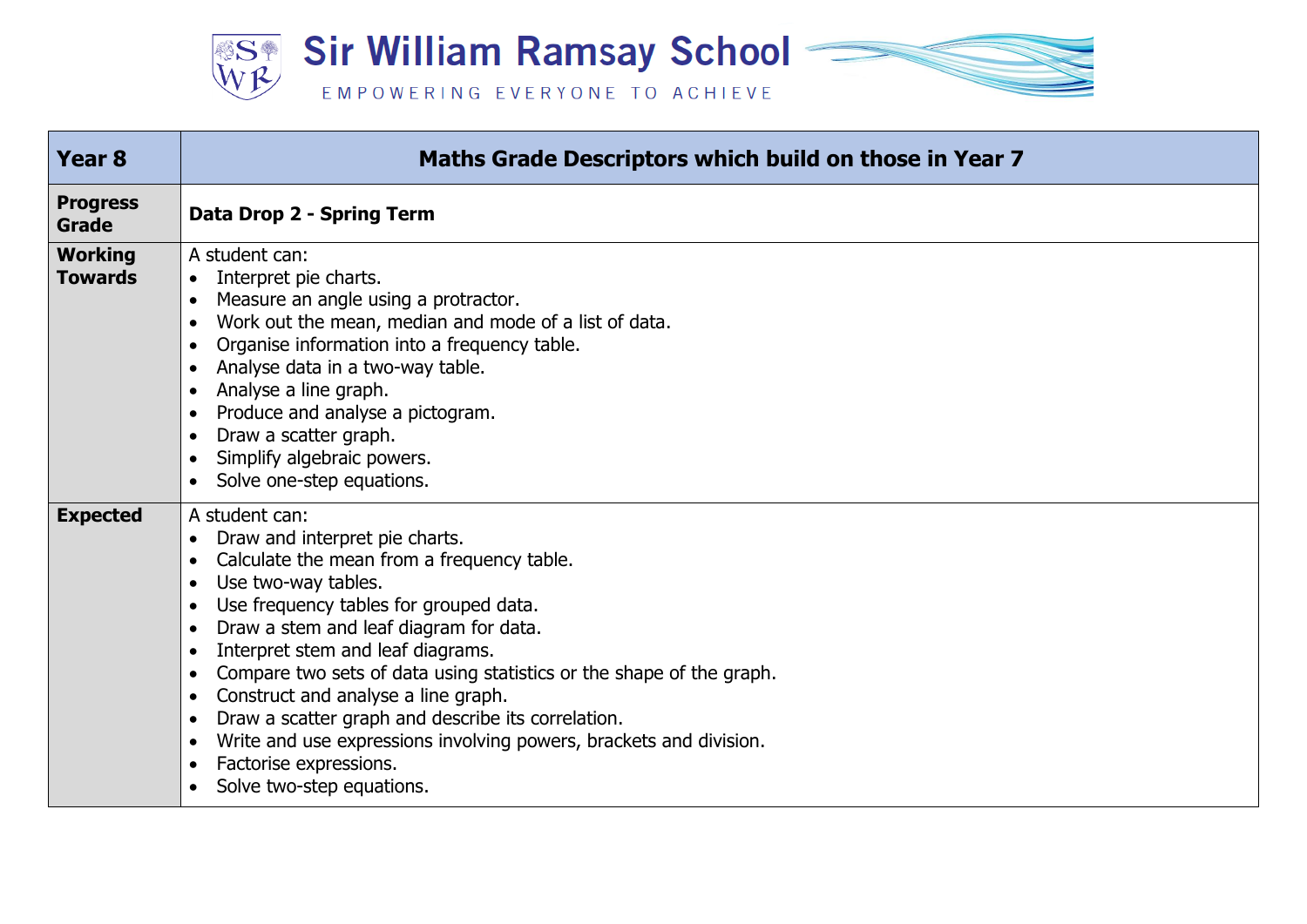



| <b>Above</b>       | A student can:<br>Use a line of best fit on a scatter graph to make estimations.<br>Recognising why graphs may be misleading.<br>Comparing two pie charts.<br>Comparing line graphs.<br>Designing a grouped frequency table.<br>Forming and solving equations using shape and angle facts.<br>Comparing two stem and leaf diagrams. |
|--------------------|-------------------------------------------------------------------------------------------------------------------------------------------------------------------------------------------------------------------------------------------------------------------------------------------------------------------------------------|
| <b>Exceptional</b> | A student can:<br>Find the probability from a two-way table.<br>Compare a back-to-back stem and leaf diagram.<br>Solve more complex equations involving a combination of decimals, fractions, negative numbers and brackets.<br>Problem solving involving forming and solving equations.                                            |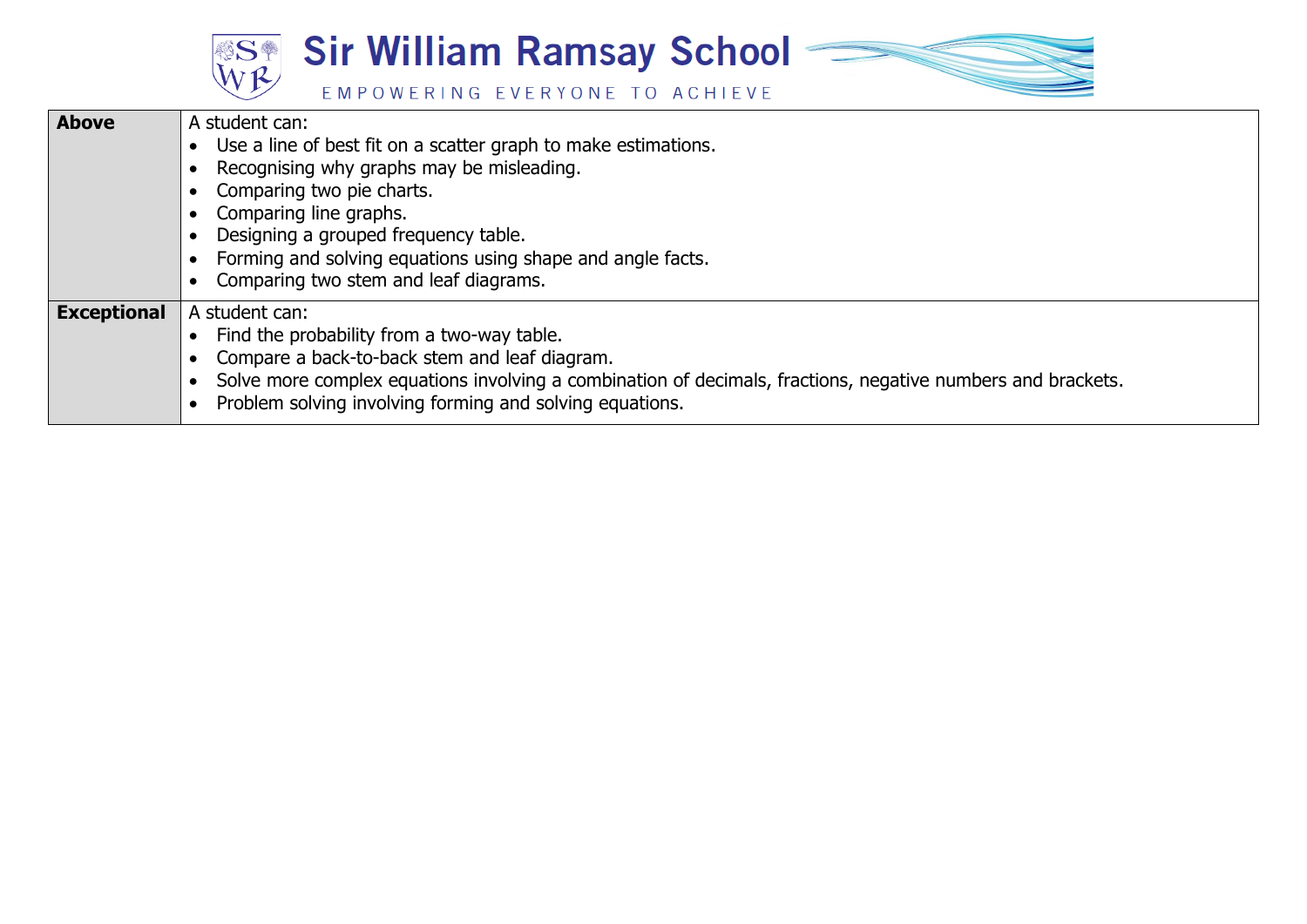

| Year <sub>8</sub>                | Maths Grade Descriptors which build on those in Year 7                                                                                                                                                                                                                                                                                                                                                                                                                                                     |
|----------------------------------|------------------------------------------------------------------------------------------------------------------------------------------------------------------------------------------------------------------------------------------------------------------------------------------------------------------------------------------------------------------------------------------------------------------------------------------------------------------------------------------------------------|
| <b>Progress</b><br><b>Grade</b>  | Data Drop 3 - Summer Term                                                                                                                                                                                                                                                                                                                                                                                                                                                                                  |
| <b>Working</b><br><b>Towards</b> | A student can:<br>Round numbers to a specified number of decimal places.<br>$\bullet$<br>Order positive decimals in ascending order.<br>Order negative decimals in ascending.<br>Identify angle, side and symmetry properties of simple quadrilaterals.<br>Identify equivalent fractions.<br>Simplify fractions.<br>Add and subtract fractions with the same denominators.                                                                                                                                 |
| <b>Expected</b>                  | A student can:<br>Multiply any number by 0.1 and 0.01.<br>Round numbers to significant figures.<br>Divide any number by 0.1 and 0.01.<br>Divide a quantity into more than two parts in a given ratio.<br>Identify alternate and corresponding angles on parallel lines and their values.<br>Compare and order fractions, including fractions $> 1$ .<br>Convert mixed numbers to improper fractions and improper fractions to mixed numbers.<br>Add and subtraction fractions with different denominators. |
| <b>Above</b>                     | A student can:<br>Find the size of each interior angle or the size of each exterior angle or the number of sides of a regular polygon.<br>$\bullet$<br>Find the reciprocal of simple numbers/fractions mentally.<br>Multiply and divide decimals – positive and negative.<br>Solve a ratio problem in context.<br>Interpret and write ratios to describe a situation.<br>Add and subtract fractions, with different denominators and mixed numbers.                                                        |